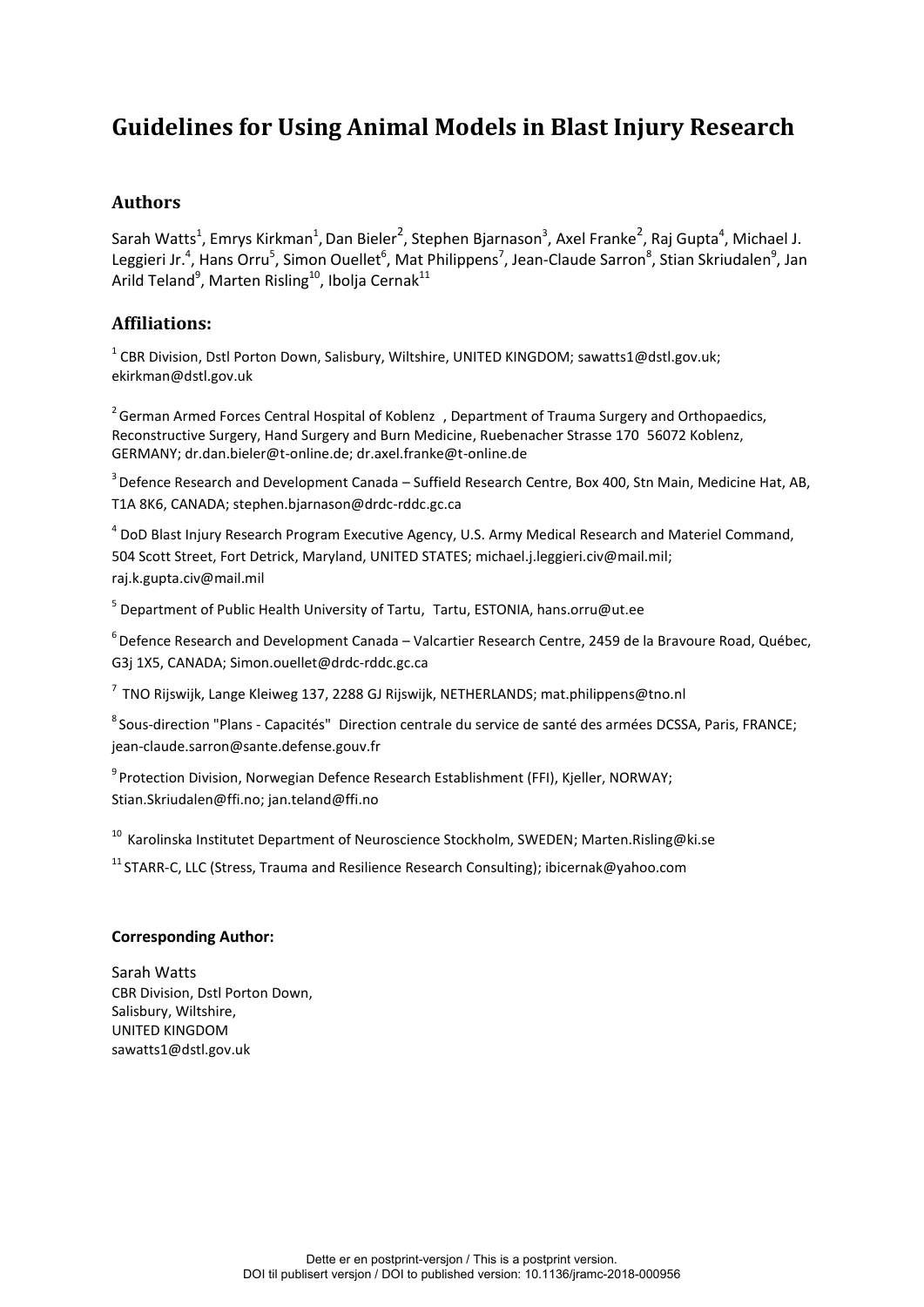#### **Introduction**

Blast injuries are significant problem for the military and an increasing problem for.<sup>1</sup> This has contributed to an increase in research in blast effects (a PubMed search using the term 'blast injury' found over 40 primary research papers for 2016 using animal models versus less than 5 papers for 2006). Blast injury research is required to enable improvements in body armour and post-injury therapies for example; this will save lives as well as reduce the impact of such injuries on quality of life.

Blast injuries are those caused by an explosive event and results in a wide range of injuries therefore it is important that those involved in research in this area as well as those involved in the treatment of patients are united with respect to the classification of blast injuries to avoid misunderstanding and inappropriate interpretation of results. This NATO panel has used the classification of blast injuries according to DoD Directive 6025.21E.

- Primary blast injury: the result of pressure waves acting on air-tissue interfaces, which cause shearing and spalling on tissues.
- Secondary blast injury: caused by projectiles from the explosive device itself, intentionally included items, or exploded items in the surrounding area.
- Tertiary blast injury: from the high-velocity blast wind propelling victims into objects or objects into victims, as well as injuries from structural collapse.
- Quaternary blast injury: other injuries from explosive effects, or exacerbations of existing conditions or illnesses.
- Quinary blast injury: the morbidity and injuries resulting from non-projectile additives to explosives, as well as any environmental contamination.

Discussions at the NATO Health Factors and Medicine (HFM) Symposium 207 highlighted the importance of a systematic approach to understanding blast injuries. One of the recommendations from this symposium was the need to explore the concept of "the Toxicology of Blast Injury" with a focus on several difficult problems which included the relevancy and commonality of animal models. The NATO HFM Research Task Group 234 was established following the Symposium 207 and Guidelines for Using Animal Models in Blast Injury Research have been produced.

#### **The Need For The Guidelines**

Blast injury is a very complex phenomenon and frequently results in multiple injuries.<sup>2</sup> Whilst data gathering from those casualties injured by an explosive event is extremely valuable this does not provide all the answers and due to the sporadic nature of events evaluation of potential therapies in the target population for example is not a viable option. One method to investigate the consequences of blast injuries is with the use of living systems (animal models).<sup>3-5</sup> The use of animals allows the examination and evaluation of injury mechanisms in a more controlled manner, allowing variables such as primary or secondary blast injury for example, to be isolated and manipulated as required. Animal experiments can control for age, gender, and other genetic parameters not possible when examining data from human subjects exposed to blast.

The use of animals in blast injury research presents many challenges. Due to the complexity of blast injury it is unlikely that one model will be able to replicate all the relevant injuries and post-injury consequences therefore it is highly likely that several models will be required. To ensure a degree of standardisation across the blast research community a set of guidelines which helps researchers navigate challenges of modelling blast injuries in animals is required. Existing guidelines for animal studies, for example, traumatic brain injury are not designed for blast exposure.<sup>6</sup>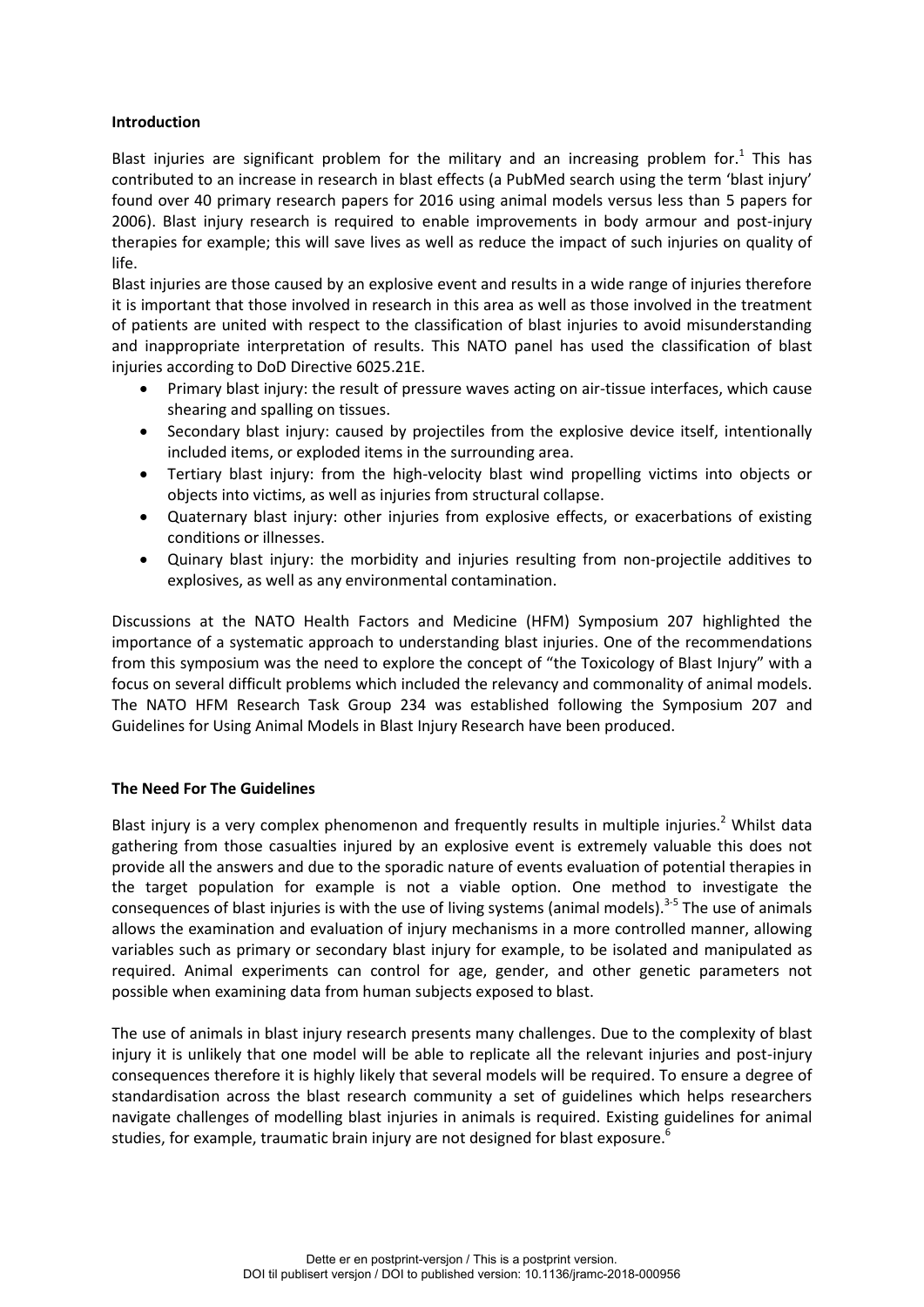#### *Challenges that impact on blast injury modelling in living systems*

The injuries sustained from a blast is influenced by a number of factors including the following:

- the physical loads from the explosive event, therefore the impact of any scaling issues need to be addressed;
- biological effects from the initial response in tissues as well as secondary effects (the final injury depends on the initial trauma, secondary responses and then any treatment effects);
- and finally species effects that can result in a failure to replicate the features of interest for human casualties (e.g. PTSD).

In addition researchers using animals for blast injury research have an ethical obligation to ensure that the research has scientific and clinical validity and thus ensure that no animals are used unnecessarily.

The complexity of blast injuries and the challenges of modelling such injuries in living system highlights the importance of the experience of the research team and any research group undertaking blast research using living animals must have the appropriate capability, knowledge, skills and expertise to address the intended research questions.

### **The Guidelines**

The aim of the guidance is to ensure that experiments are validated and replicate the human condition or aspects of the human condition to enable the translation of the results.

The Guidelines are intended to provide a framework for scientifically valid methodological approaches to address the pathological consequences of blast exposures, and assist researchers during all stages of blast trauma animal experiments. The intension is that this will reduce interlaboratory variability and allow valid comparisons of results to be made.

The Guidelines are aimed at research scientists when planning, executing and reporting animal experiments for blast trauma; funding bodies when evaluating a proposed plan of work; and journal editors and reviewers to determine validity and relevance of research presented.

At the heart of these guidelines is good experimental design as this is fundamental to the translation of results from animal studies to clinical practice. The general principals of good experimental design in this context are listed below:

- 1. Study Aim what problem does the study address?
- 2. Study Hypothesis
- 3. Study methodology how the experiment addresses the hypothesis.
- 4. Relationship to real world operational conditions appropriate levels of 'blast' exposure
- 5. Choice of model
	- I. Which blast effect is being modelled e.g. primary, secondary etc. This will determine the choice of exposure environment e.g. primary blast requires one of the following: open field exposure, shock tube or blast tube.
	- II. Exposure conditions: exposure level and target positioning.

Special consideration is needed in terms of positioning of specimen in the shock/blast tubes as well as orientation in relation to incident shock wave.

Positioning the animal outside the shock tube results in exposure to a subsonic jet wind, this results in effects that are significantly different from those generated by a shock wave.

It has been shown that both the pattern and severity of organ damage caused by blast depends on the orientation of the body toward the shock wave front. In addition, cognitive and behavioral responses in animals to blast are also dependent on the orientation of the animal.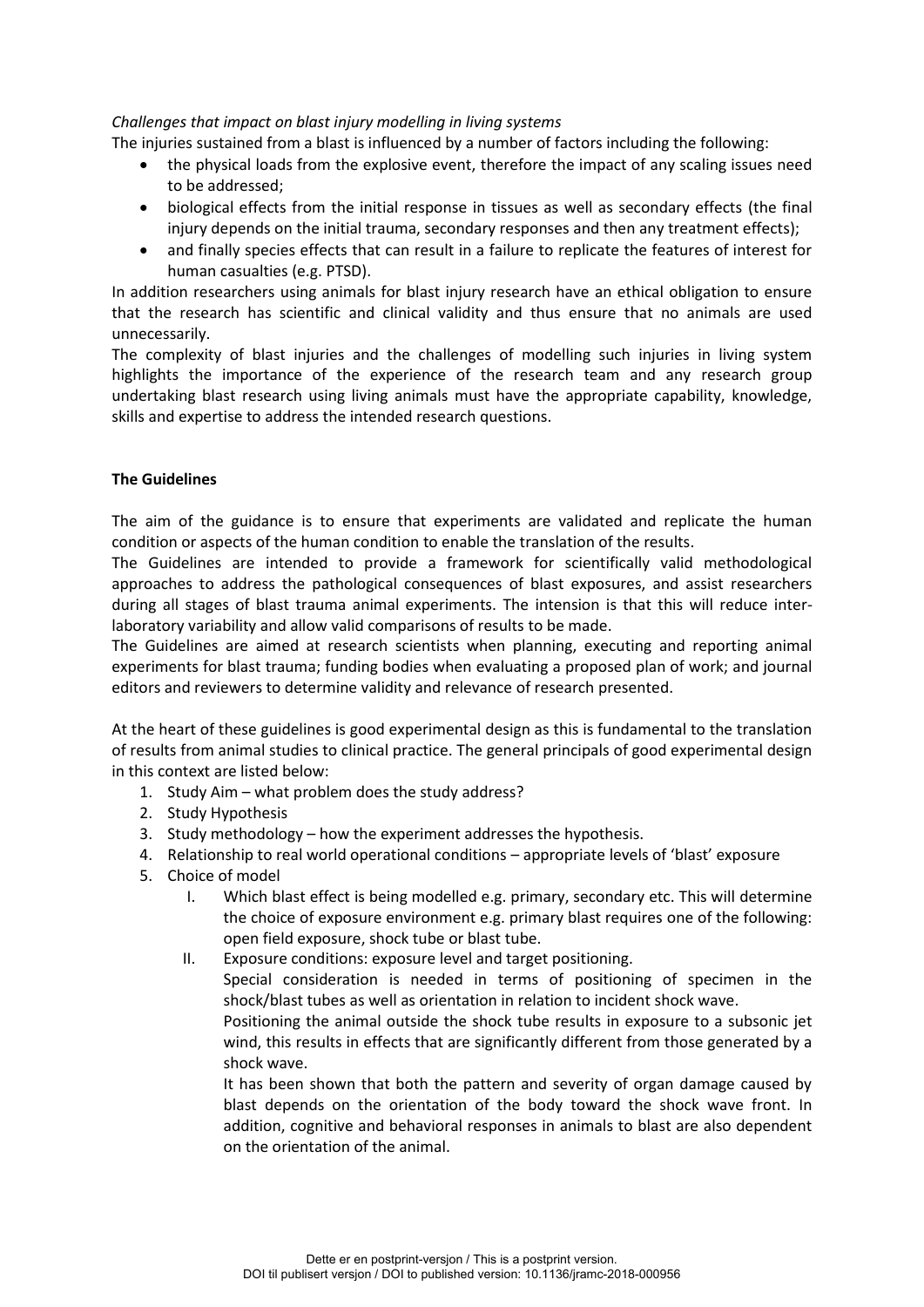The choice of the animal holder is another important component in shock/blast tube experiments.

III. Species selection

Consideration needs to be given to the physiological responses to blast injury for the chosen species; the similarity of anatomical properties to humans must be considered; study feasibility must be considered; and model limitations must be acknowledged and discussed to ensure that results are neither misinterpreted nor over-interpreted.

All these factors need to be considered to ensure reported results are appropriate and not misleading.

- 6. Data collection it is not possible to provide a comprehensive list of parameters to be measured, and the exact data collected will depend on the actual research question. The choice of data collected as well as omitted data will need to be described and justified by the research team.
	- I. The method of data collection must be described, e.g. frequency of sampling must be appropriate to the parameter being assessed
	- II. Sample timing must be justified, e.g. the time course of disease process is likely to be species dependent and therefore needs to be appropriate.
	- III. Post-experimental analysis must be described and the statistical plan must be appropriate.
- 7. Limiting variability not all variability can be eliminated but steps must be taken to reduce and limit its impact. This can be achieved by measuring as many critical parameters as possible and controlling the animal species across laboratories.

In addition to experimental design validation is a critically important aspect of animal models and regardless of the research questions to be addressed the criteria every clinically and militarily relevant blast injury model should fulfill are the following:

- The injurious component of the blast should be clearly identified and reproduced in a controlled, reproducible, and quantifiable manner (see the Guidelines for Reproducing Blast Exposures in the Laboratory);
- The inflicted injury should be reproducible, quantifiable, and mimic components of human blast injury;
- The injury outcome established based on morphological, physiological, biochemical, and/or behavioral parameters should be related to the chosen injurious component of the blast;
- The mechanical properties (intensity, complexity of blast signature, and/or its duration) of the injurious factor should predict the outcome severity.

One aspect of validation may be dose-response relationships demonstrating that with the increasing intensity of blast exposure the biological responses will be more pronounced and the pathological consequences more severe. Dose-response studies are necessary to determine injury threshold and saturation values. Bowen curves, for example, provide excellent framework for experiments analyzing the relationship between primary blast exposure(s) and tissue / organ damage.<sup>7</sup> The Bowen curves have their limitations such as limited usefulness for chronic biological or psychological outcomes, as well as non-primary blast effects. Thus, new dose-response curves are needed, based on appropriate scaling laws that would establish the relationship between individual blast components and biological / psychological outcome measures, while taking into account the size, composition, and geometry of the exposed body and/or organ.

Studies undertaken with good experimental design using validated animal models will improve the state-of-the-science for blast injury.